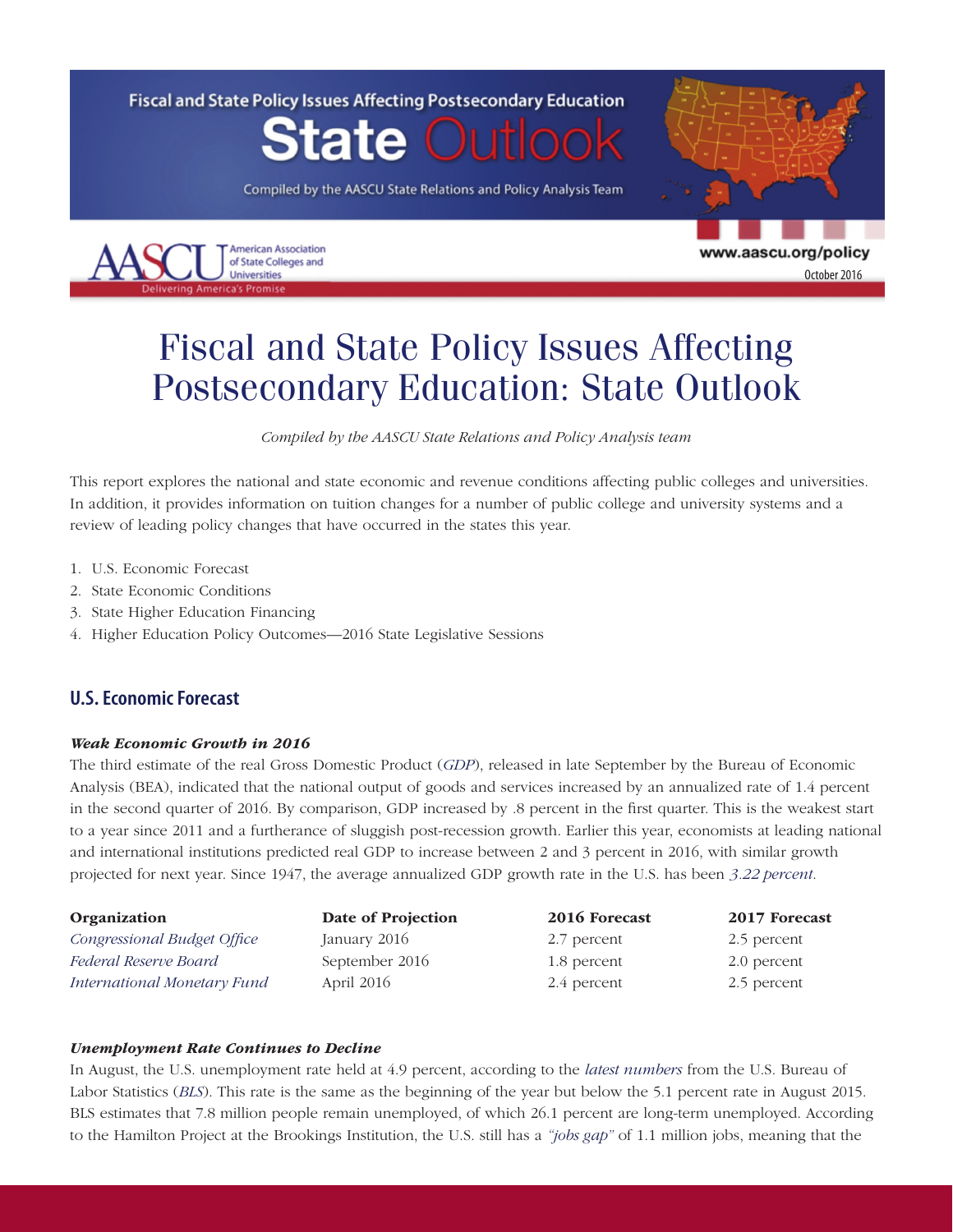

U.S. has to create 1.1 million jobs in order to return to pre-recession employment levels. Analysts at the Hamilton Project predict that the jobs gap will close in May 2017.

As of August 2016, *[state unemployment rates](http://www.bls.gov/web/laus/laumstrk.htm)* range from 2.5 percent to 6.7 percent. The states with the highest unemployment rates were **Alaska** (6.8 percent), **New Mexico** (6.6 percent), **Nevada** (6.3 percent) and **Louisiana** (6.0 percent). States with the lowest unemployment rates were **South Dakota** (2.9 percent), **New Hampshire** (3.0 percent), North Dakota (3.1 percent), Nebraska (3.2 percent) and Vermont (3.4 percent). Since 1948, the *[historical average](http://www.tradingeconomics.com/united-states/unemployment-rate)  [rate](http://www.tradingeconomics.com/united-states/unemployment-rate)* for U.S. unemployment is 5.82 percent.

## **State Economic Conditions**

*State Budgets Finally Surpass Pre-Recession Levels, Though Progress is Slow and Uneven Across States* According to a *[June state fiscal survey](https://www.nasbo.org/publications-data/fiscal-survey-of-the-states)* from the National Association of State Budget Officers (NASBO), FY2016 state budgets collectively surpassed inflation-adjusted 2008 levels for the first time following several years of slow economic recovery after the Great Recession. However, significant differences emerge between states: In 29 states, FY2016 general fund expenditures remain below FY2008 figures and 23 states report general fund revenues lower than FY2008 levels. According to the report, long-term spending requirements—such as healthcare, K-12 education, pensions and corrections—continue to present difficult budgetary decisions as slower revenue growth is expected for FY2017. Fortythree executive budgets recommend modest spending increases for FY2017, with most new revenue directed to K-12 education (\$8.9 billion) and Medicaid (\$7.6 billion). Net spending increases for higher education amounted to \$1.1 billion across 35 state budget blueprints, while 11 states cut funding for higher education.

The NASBO brief, along with a *[report](http://www.rockinst.org/pdf/government_finance/state_revenue_report/2016-06-30-SRR_103_final.pdf)* issued in June from the Rockefeller Institute of Government at the State University of New York, points to an uncertain outlook for state budgets in FY2017, particularly with respect to higher education funding. The Rockefeller report indicates that the recent weakness in tax collections has been caused by a slowdown in both income tax and sales tax revenue, with instability in oil-state economies affected by declines in prices and production. According to NASBO, mid-year budget reduction amounts were minimal in FY2016, with 18 states making mid-year budget cuts totaling \$2.2 billion. Of these states, 14 cut higher education spending mid-year. Should this trend continue, higher education funding could likely be affected by healthcare and state pension obligations "crowding out" discretionary spending categories, and it could also bear the brunt of mid-year budget cuts when state revenues fall short.

## **State Higher Education Financing**

## *State Higher Education Budgets for FY2017 Likely Mixed*

State higher education funding for FY2017 looks to be mixed, with many states experiencing modest increases, while other states will face cuts. For example, **Missouri** increased higher education funding by 4 percent, while **Oklahoma** cut funding by 15.9 percent. Colorado maintained flat funding, while Kansas cut appropriations by 4 percent and New **Mexico** reduced operating support by 2.4 percent. A complete accounting of state funding data for FY2017 will be available early next year.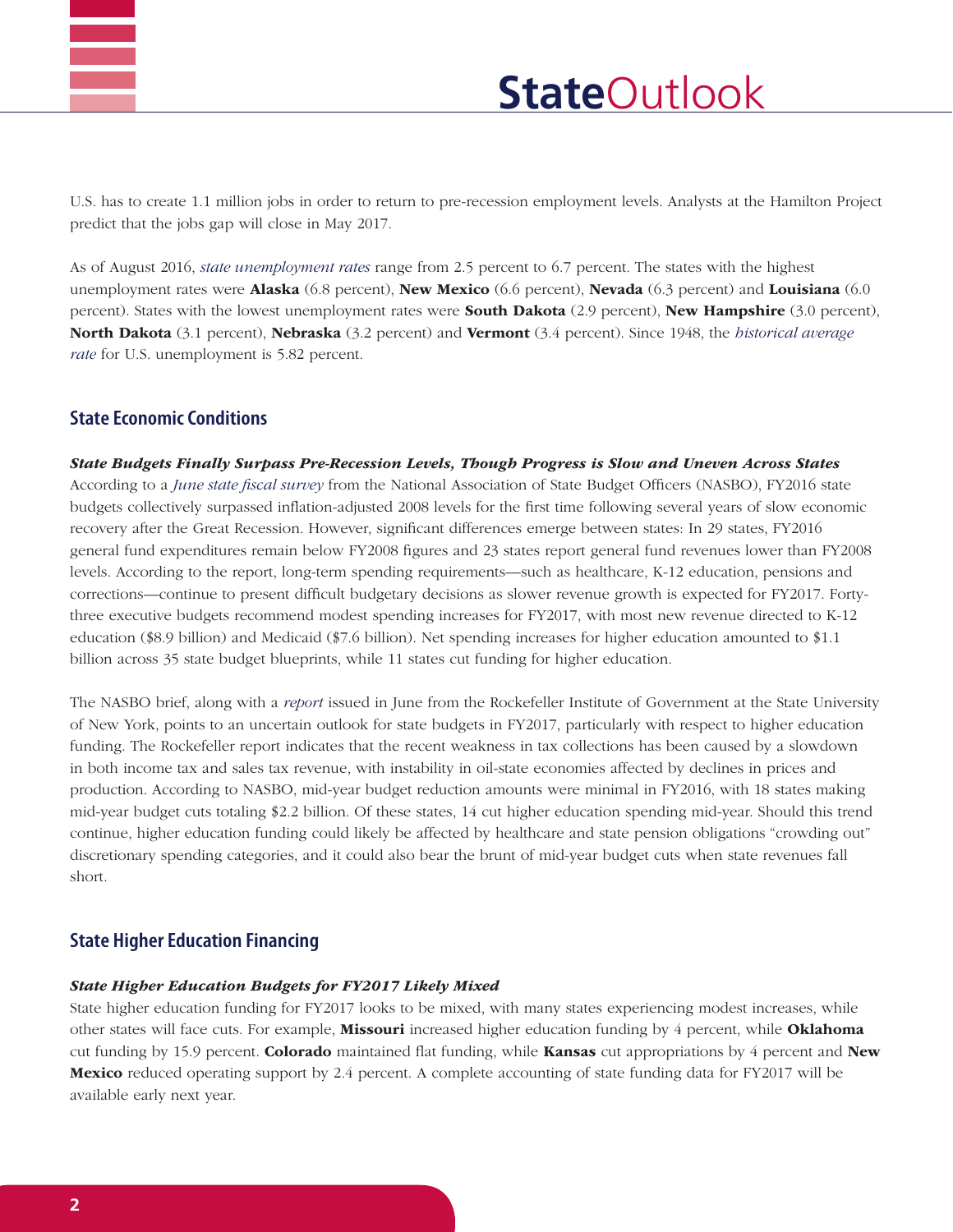



For the fiscal year that ended July 1, state higher education funding increased by 4.1 percent and 9.7 percent over the past two fiscal years, according to *[data compiled by Illinois State University](http://education.illinoisstate.edu/grapevine/tables/)*. The report also indicates that higher education funding has increased the most over the last five years in the Rocky Mountain states (29.4 percent), the Far West (19.6 percent) and in New England (17.4 percent). Conversely, the regions in the U.S. with the smallest increases in funding during the past five years were the Southeast (5.9 percent), Great Lakes (excluding Illinois) (8.2 percent) and Southwest (9.5 percent). *[Fifteen states reported](http://education.illinoisstate.edu/grapevine/Grapevine_FY16_Press_Release.pdf)* that fiscal support for higher education in FY2016 was lower than fiscal support five years ago, an improvement over the prior year's survey in which 25 states reported lower support for higher education than five years earlier. However, the report indicates that higher education systems in two states— Arizona and Louisiana—are operating at levels of fiscal support that are more than 20 percent below FY2011 funding.

## *State Reinvestment in Public Higher Education Resulting in Tuition Freezes or Relatively Modest Tuition Increases in Many States*

According to *[a report](http://trends.collegeboard.org/college-pricing)* released by the College Board in November 2015, published in-state tuition and fees increased at about the same rate (2.9 percent) in current dollars in 2015-16 as in the preceding two years. However, because the Consumer Price Index increased by less than 0.2 percent between July 2014 and July 2015, the inflation-adjusted increase was larger in 2015-16. Published in-state tuition and fees increased 2.7 percent (after adjusting for inflation) in 2015-16, higher than the inflation-adjusted increases of 0.8 percent in 2013-14 and 0.9 percent in 2014-15.

College affordability and student debt remain among the top higher education policy concerns for state legislators and governors. Recent state reinvestment in public higher education has frequently been tied to agreements with institutions to freeze tuition or cap tuition increases—for example, in **California, Idaho, Maine, Missouri, New York, Ohio** and Rhode Island—and this trend will likely continue in the coming year.

| Arizona Board of Regents                                    | Average 2.9% tuition increase across 3 universities                                         |  |
|-------------------------------------------------------------|---------------------------------------------------------------------------------------------|--|
| University of Arkansas Campuses                             | Tuition increases range from<br>3.5% to 11.8%                                               |  |
| University of California and California State<br>University | 0                                                                                           |  |
| Colorado State University System                            | Tuition increases of 5-6% for Fort Collins and Pueblo campuses; 0% for<br>CSU Global campus |  |
| Connecticut State Colleges & Universities<br><i>System</i>  | 5% increase                                                                                 |  |
| Delaware State University & University of<br>Delaware       | 0 and $2.5\%$ , respectively                                                                |  |
| University System of Georgia                                | 0                                                                                           |  |
| Idabo's State Board of Education                            | Tuition increase cap of 3%                                                                  |  |
| Iowa Board of Regents                                       | \$250 increase, or 3.7%                                                                     |  |
| Kansas Board of Regents                                     | Tuition increases range from<br>4.9 to 6 $\%$                                               |  |
| Kentucky Council on Postsecondary<br>Education              | Limited to tuition increases ranging from $4.6$ to $6.1\%$                                  |  |

## Approximate Year-Over-Year Changes to Tuition for the 2016-17 Academic Year for In-State Undergraduate Students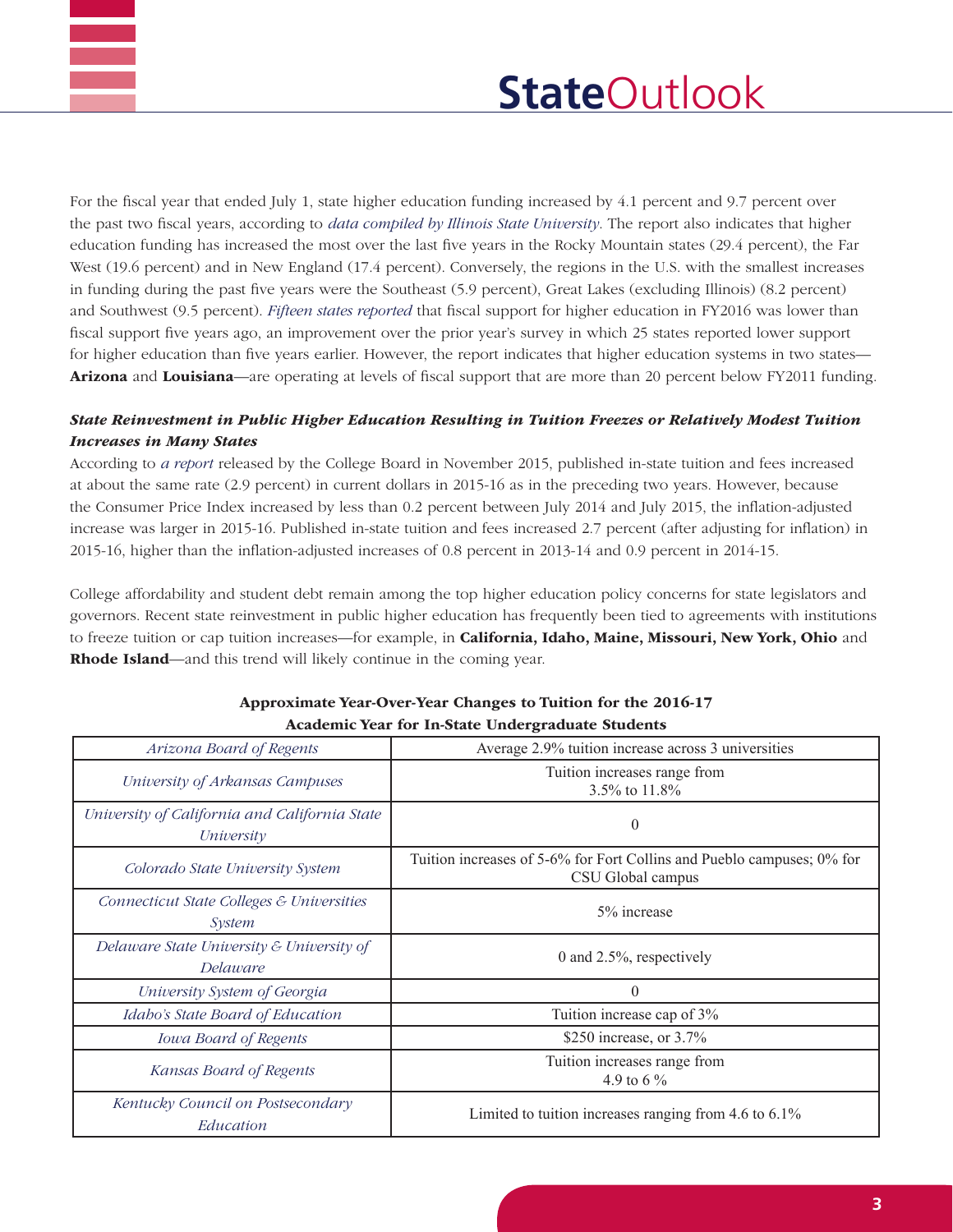| Louisiana State University System           | Tuition increases range from<br>2.57 to 4.95%                                                                                                    |  |
|---------------------------------------------|--------------------------------------------------------------------------------------------------------------------------------------------------|--|
| University of Maine System                  | $\theta$                                                                                                                                         |  |
| University System of Maryland               | 2% tuition increase                                                                                                                              |  |
| University of Massachusetts and             | UMASS increasing tuition by an average of 5.8% across 5 campuses; tu-<br>ition at Massachusetts State Universities increasing by as much as 7.8% |  |
| Massachusetts State Universities            |                                                                                                                                                  |  |
| Michigan <sup>1</sup>                       | Tuition increases range from 2.4% to 4.2%                                                                                                        |  |
| Minnesota State Colleges and Universities   | $\theta$                                                                                                                                         |  |
| and University of Minnesota                 |                                                                                                                                                  |  |
| University of Missouri System               | $\theta$                                                                                                                                         |  |
| Montana University System                   | $\theta$                                                                                                                                         |  |
| University of Nebraska Board of Regents     | 2.5% increase                                                                                                                                    |  |
| New Mexico State University &               | 0 and 2.5% increase, respectively                                                                                                                |  |
| University of New Mexico                    |                                                                                                                                                  |  |
| State University of New York System         | $\theta$                                                                                                                                         |  |
| University of North Carolina System         | $\Omega$                                                                                                                                         |  |
| Obio                                        | 0, as approved in $2015$                                                                                                                         |  |
| Oklahoma State Regents for Higher Education | Average 8.4% tuition increase across 25 public colleges and universities                                                                         |  |
| Pennsylvania State System                   | 2.5% tuition increase, the smallest in more than a decade                                                                                        |  |
| of Higher Education                         |                                                                                                                                                  |  |
| Rhode Island                                | $\mathbf{0}$                                                                                                                                     |  |
| South Carolina                              | Average 3.14% tuition increase across 8 public colleges and universities                                                                         |  |
| South Dakota Board of Regents               | 0                                                                                                                                                |  |
| Tennessee Board of Regents                  | Average 2.6% tuition increase, lowest hike in over 30 years                                                                                      |  |
| <b>Utah Board of Regents</b>                | Statewide baseline increase of 3.5%, University of Utah added .4% more<br>and Dixie State added 1.5% more                                        |  |
| Washington                                  | Tuition cuts of 10% at UW and WSU, 15% at WWU, CWU, EWU and<br>Evergreen                                                                         |  |
| University of Wisconsin System              | 0, as approved in $2015$                                                                                                                         |  |

*1 Universities do not receive full state funding if they increase tuition by more than 4.2%.*

## *State Financial Aid has Partially Recovered from its Decline during the Recession*

An annual *[report](https://trends.collegeboard.org/student-aid)* by the College Board indicates that for the 2014-15 academic year, states collectively awarded \$10.1 billion in student financial aid, representing 8 percent of total student grant aid awarded in that year. State governments provided 14 percent of all grant aid in 1994-95, 12 percent in 2004-05, and 9 percent in 2009-10. State grant aid per FTE rose to \$710 in 2013-14 from \$680 in 2011-12, but still falls short of the \$740 peak in 2007-08.

Promisingly, the most recent annual *[report](http://www.nassgap.org/viewrepository.aspx?categoryID=3)* by the National Association of State Student Grant and Aid Programs (NASSGAP) indicates that undergraduate need-based aid increased from \$7.4 billion in 2013-14 to \$7.8 billion in 2014-15, a 6.2 percent nominal increase. According to the report, states collectively awarded 76 percent of grants based on need and 24 percent based on factors other than need.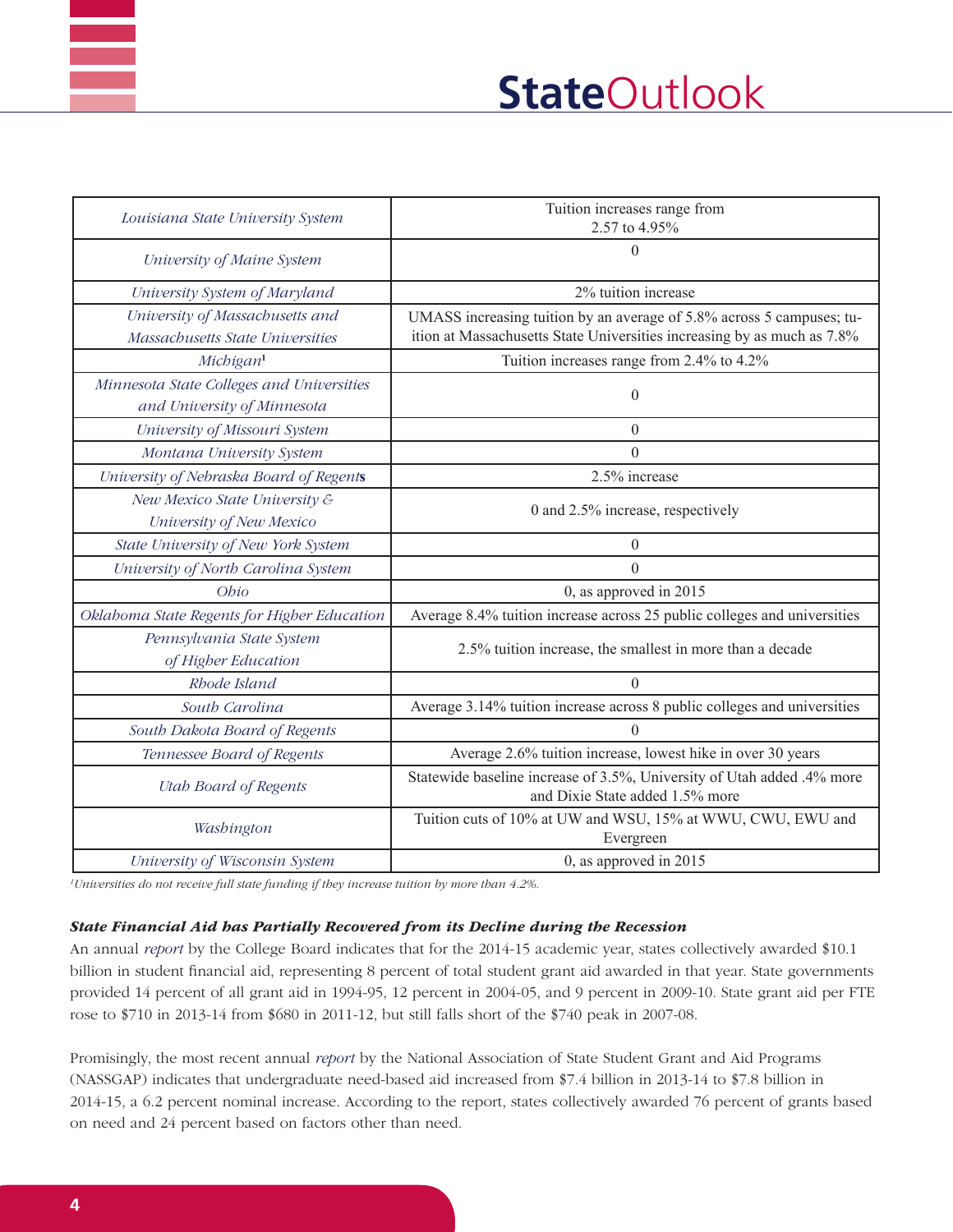



## *Charitable Giving in 2015 Reaches Record High*

According to the *[Council for Aid to Education](http://cae.org/images/uploads/pdf/VSE_2015_Press_Release.pdf)* (CAE), charitable contributions to U.S. colleges and universities increased 7.6 percent in 2015 and reached a record high of \$40.3 billion. Gifts from alumni and non-alumni individuals increased by 10.2 percent and 23.1 percent, respectively, and these two groups drove the increase in charitable giving for 2015. CAE predicts that charitable support will modestly increase in 2016.

Notably, the top 20 fundraising institutions raised 28.7 percent of all 2015 gifts. All the funds raised by the lowest 490 fundraising institutions (about half of the survey respondents) combined roughly equals the combined value of the eight reported gifts of \$100 million or more. These eight gifts total \$1.44 billion and went to four institutions, all in the top 20 fundraisers.

## *Institutions Increase Endowment Spending Despite Sharp Declines in Returns*

A *[report](http://www.nacubo.org/Documents/2015%20NCSE%20Press%20Release%20%20FINAL.pdf)* released in January 2016 from the National Association of College and University Business Officers (NACUBO) and the Commonfund Institute indicated that college and university endowments grew by an average of 2.4 percent in FY2015, down from the 15.5 percent in FY2014 and 11.7 percent in FY2013. According to the report, this year's return was the lowest since the -0.3 percent reported for FY2012, and well below the median 7.5 percent that most endowments report needing to earn in order to maintain their purchasing power. Even so, 78 percent of colleges surveyed reported spending more in dollars from their endowments this year, with a median increase of 8.8 percent. While the average endowment in this study was about \$651.5 million, more than half of the 812 institutions had endowments below \$115 million.

## **Higher Education Policy Outcomes—States' 2016 Legislative Sessions**

Listed below are highlights from the 2016 state legislative sessions, aligned with the *[Top 10 State Higher Education](http://www.aascu.org/policy/publications/policy-matters/TopTen2016.pdf)  [Policy Issues for 2016](http://www.aascu.org/policy/publications/policy-matters/TopTen2016.pdf)*, as published by the American Association of State Colleges and Universities (AASCU). For a more comprehensive list of higher education policy measures introduced this year, visit the Education Commission of the States' *[2016 State Policy Database](http://b5.caspio.com/dp.asp?AppKey=b7f930003204329dff2e4cf1af9e&yr=2016)*.

## *#1 Keeping College Affordable Through State Investment in Public Higher Education*

State funding increases for higher education have initiated agreements between state and higher education officials to freeze tuition or keep tuition increases low in many states. In **Tennessee** and **Idaho**, for example, tuition increases are the lowest in 30 and 15 years, respectively. The governors of Maine, Missouri and New York included tuition freezes in their budget plans, and tuition freezes were also announced in other states such as **Georgia** and **Montana**. In Massachusetts, state officials unveiled the first college tuition rebate program, with rebates issued at the end of each completed semester and tuition frozen at whatever rate as when the student begins the program.

One of the most notable tuition policy proposals aimed at keeping college affordable came out of **North Carolina**, where lawmakers passed a budget provision that will establish a fixed tuition and fee payment option, cap student fee increases, reduce in-state tuition to \$500 (\$2,500 for out-of-state students) at three public universities within the University of North Carolina system, and create a merit-based scholarship program for students at N.C. A&T State University and N.C. Central University. The controversial tuition experiment was originally proposed for five schools in the UNC system—Elizabeth City State University, Winston-Salem State University, Fayetteville State University, UNC-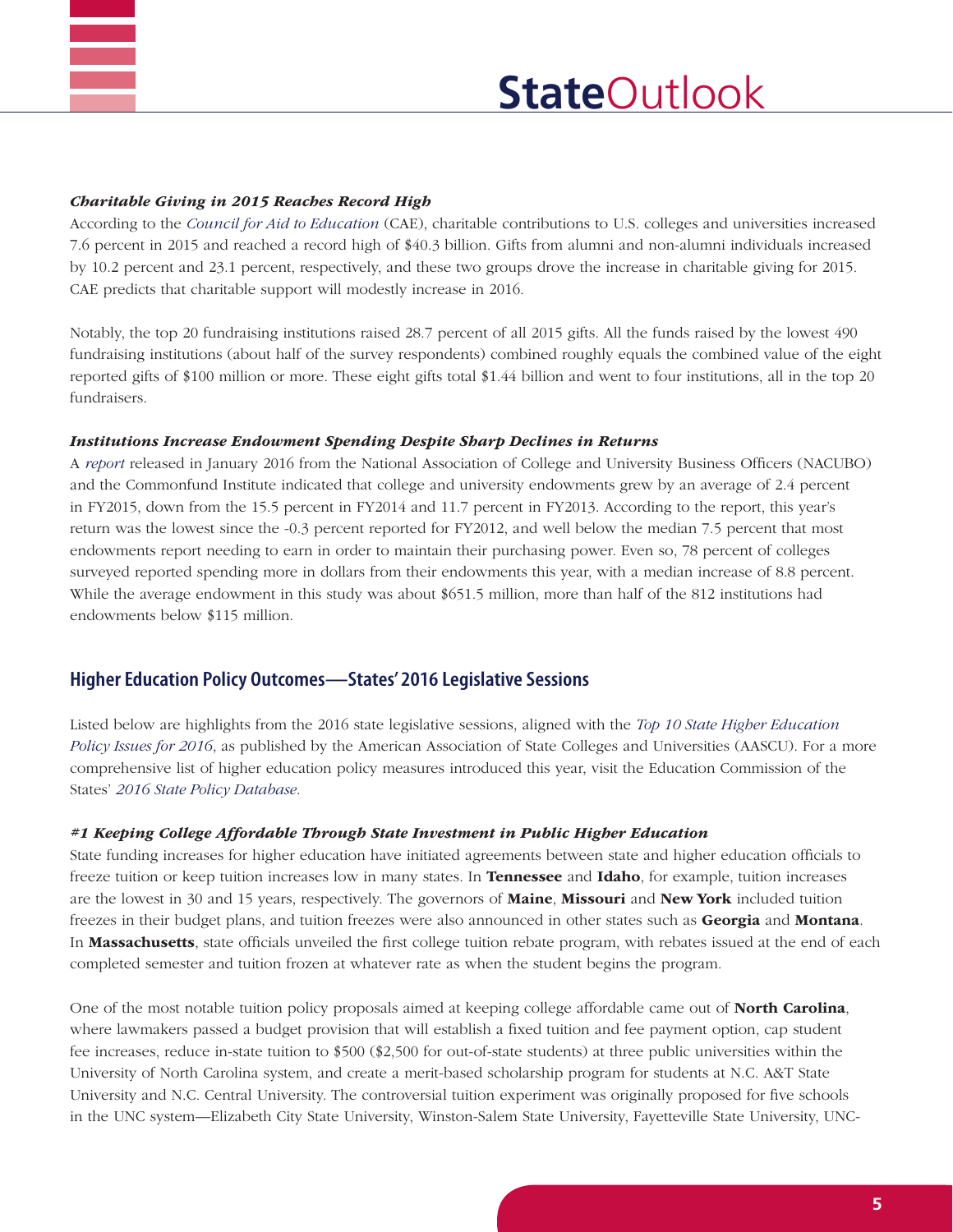



Pembroke and Western Carolina University—but after facing severe backlash from students and alumni of HBCUs, the proposal was amended to remove Elizabeth City State, Winston-Salem State and Fayetteville State. Elizabeth City State was ultimately added back in. Lawmakers had said they would give the schools up to \$70 million a year out of tax revenue to make up for the lost tuition revenue under the plan, but HBCU backers said they worried that the funds might not be there in hard economic times, putting the schools in financial jeopardy.

Limited state revenue growth, growing commitments from other state budget items, and reliance on taxes from oil in some states have limited the amount of state investment in higher education and, thus, state leverage over tuition policy. In other states such as Kansas and Oklahoma, state cuts to higher education funding have lead colleges to request higher tuition increases than originally planned to make up for the lost revenue. Other states struggling to reverse declining enrollment trends are considering offering in-state tuition rates to residents of bordering states, such as to Massachusetts residents in **Connecticut** and to Iowa residents in **South Dakota**.

#### *#2 Improving Institutional Outcomes and Degree Production*

States have continued to push for performance- and outcomes-based funding as a way to promote institutional outcomes, accountability measures and degree production. **Alabama** and **Montana** debated the possibility of linking higher education funding to performance, while the governors of **Illinois** and **Wisconsin** proposed increasing the amount of funding based on performance in their states. Wisconsin currently has performance-based funding for its technical college system, but not the University of Wisconsin system. Additionally, officials in **Kentucky** are working on developing new formulas for performance-based funding while **Arkansas** has unveiled a new performance-based approach to state funding.

Some lawmakers in Missouri proposed withholding the University of Missouri's share of a performance-based funding increase as punishment for the perceived embarrassment the university brought the state in the wake of highly publicized protests around race and diversity on campus. While the bulk of the proposed budget cuts were ultimately restored, the incident does illustrate how performance-based funding could be politicized and diverted, despite performance on established metrics.

Some recent research indicates that performance-based funding models may have a limited effect on long-term institutional behavior and outcomes. Even so, the National Conference of State Legislatures (NCSL) *[reports](http://www.ncsl.org/research/education/performance-funding.aspx)* that 32 states have some form of performance-based funding, with five additional states currently transitioning to the model.

## *#3 Combating Campus Sexual Assault*

As discussed in AASCU's recent *[policy brief](http://www.aascu.org/policy/publications/policy-matters/campussexualassault.pdf)* on state legislation to combat campus sexual assault, state lawmakers are working with college campuses on a number of different policy proposals to prevent and respond to campus sexual violence.

Affirmative consent, or "yes means yes," standards in student misconduct policies on college campuses continue to be widely debated. This year, **Connecticut** passed an affirmative consent standard bill, while a similar measure failed in Maryland. Several states, including Delaware, Indiana, South Dakota and Wisconsin enacted bills aimed at encouraging individuals to report sexual violence on campus. **Virginia** passed three bills that were a part of Gov. Terry McAuliffe's Task Force on Combating Campus Sexual Violence, including educating high schoolers on dating violence and trauma-informed response training for law enforcement officers.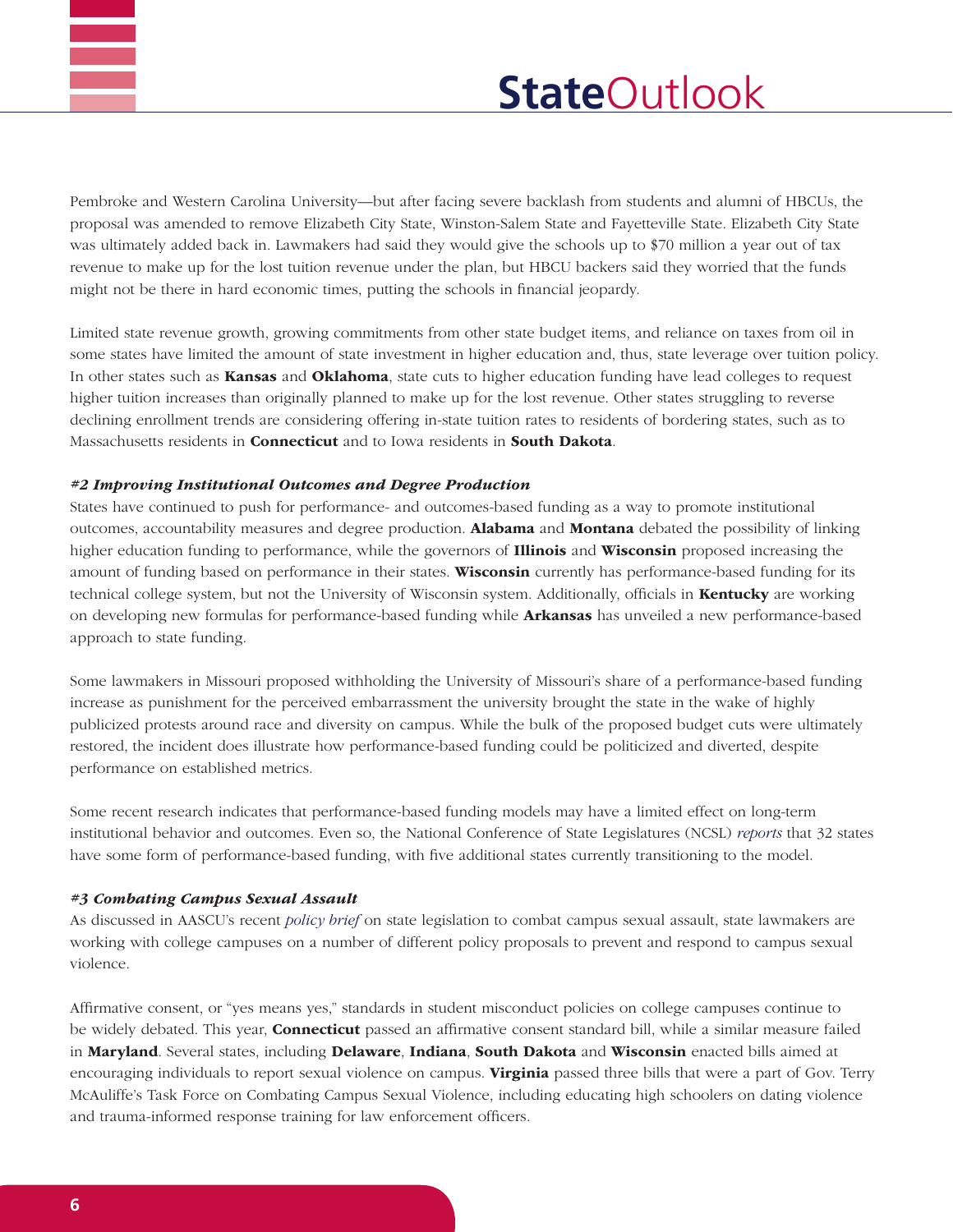

Ensuring that adjudication is equitable for all parties also continues to instigate much debate. The **Georgia** Board of Regents approved a statewide plan to prevent sexual violence which includes rules permitting attorneys in campus disciplinary processes, a decision which could prove to disenfranchise traditionally underserved student populations who do not have access to the same financial and legal resources as their wealthier peers.

#### *#4 Meeting State Economic Needs Through Higher Education*

Following the trend in recent years, higher education remains central to gubernatorial plans for economic and workplace development. In [AASCU's analysis](https://www.magnetmail.net/actions/email_web_version.cfm?message_id=12332292&user_id=AASCU) of gubernatorial State of the State addresses, 32 of 41 addresses emphasized the importance of postsecondary education to equipping individuals with the knowledge and skills required by today's rapidly changing workforce. Missouri Governor Jay Nixon proposed increasing state spending on scholarships as a way to eliminate financial barriers to obtaining a degree. Several states have proposed legislation to improve the transfer process between the two- and four-year systems as another way to boost degree completion. In New York, the state university system is working on increasing experiential or applied learning opportunities so that students can more easily link college courses and skills to potential careers. Several states have campaigns to bolster the number of adults with a college degree by a specified date. As part of these initiatives, many states, including Indiana and Tennessee, are introducing programs to encourage working adults with some college to return and finish their degrees through flexible class schedules, online courses, credit for work or military experience, and other financial aid or incentives.

#### *#5 Aligning Secondary-Postsecondary Educational Standards*

In an effort to ensure high school graduates are college and career ready, the Common Core State Standards (CCSS) were developed and voluntarily adopted by states at the beginning of this decade. Since then, the CCSS have been, and continue to be, controversial. According to the *[NCSL](http://www.ccrslegislation.info/)*, 19 states introduced legislation to repeal their current statewide academic standards or assessment systems, though none of these have been enacted thus far. Nineteen states have introduced legislation that would delay implementation of, or use of, student achievement scores in statewide accountability systems; **Arkansas, Louisiana, Maine** and **Pennsylvania** passed such bills. Additionally, 28 states have introduced legislation to modify their current statewide assessment or accountability systems, with **Arizona, Arkansas**, Colorado, Georgia, Louisiana, Maine, Maryland, Oklahoma, South Carolina, South Dakota, Tennessee and Utah enacting these bills.

A related concern regarding higher education and K-12 education is that many states are currently contending with or are predicted to experience a teacher shortage, particularly in rural areas. States such as **Colorado**, **Indiana**, North Carolina, North Dakota, New York and Wisconsin all discussed this issue this year, with many presenting new programs or financial incentives—such as scholarships and loan forgiveness—to entice students into this high-need area.

#### *#6 College Access for Undocumented and DACA Students*

College access and affordability for undocumented students and those with federal Deferred Action for Childhood Arrivals (DACA) status continues to be a contentious issue, as demonstrated by an outpouring of both support and outrage when two Texas valedictorians revealed their status as undocumented immigrants this June. Though the national trend has generally leaned toward expanding college access for these students, several bills struggled to garner enough support. In **California**, a newly funded low-interest loan program offered additional aid to immigrants enrolled at a four-year public university in the state. However, in **Connecticut, Illinois** and **Tennessee**, legislation that would have made undocumented students eligible to receive state financial aid ultimately failed to pass.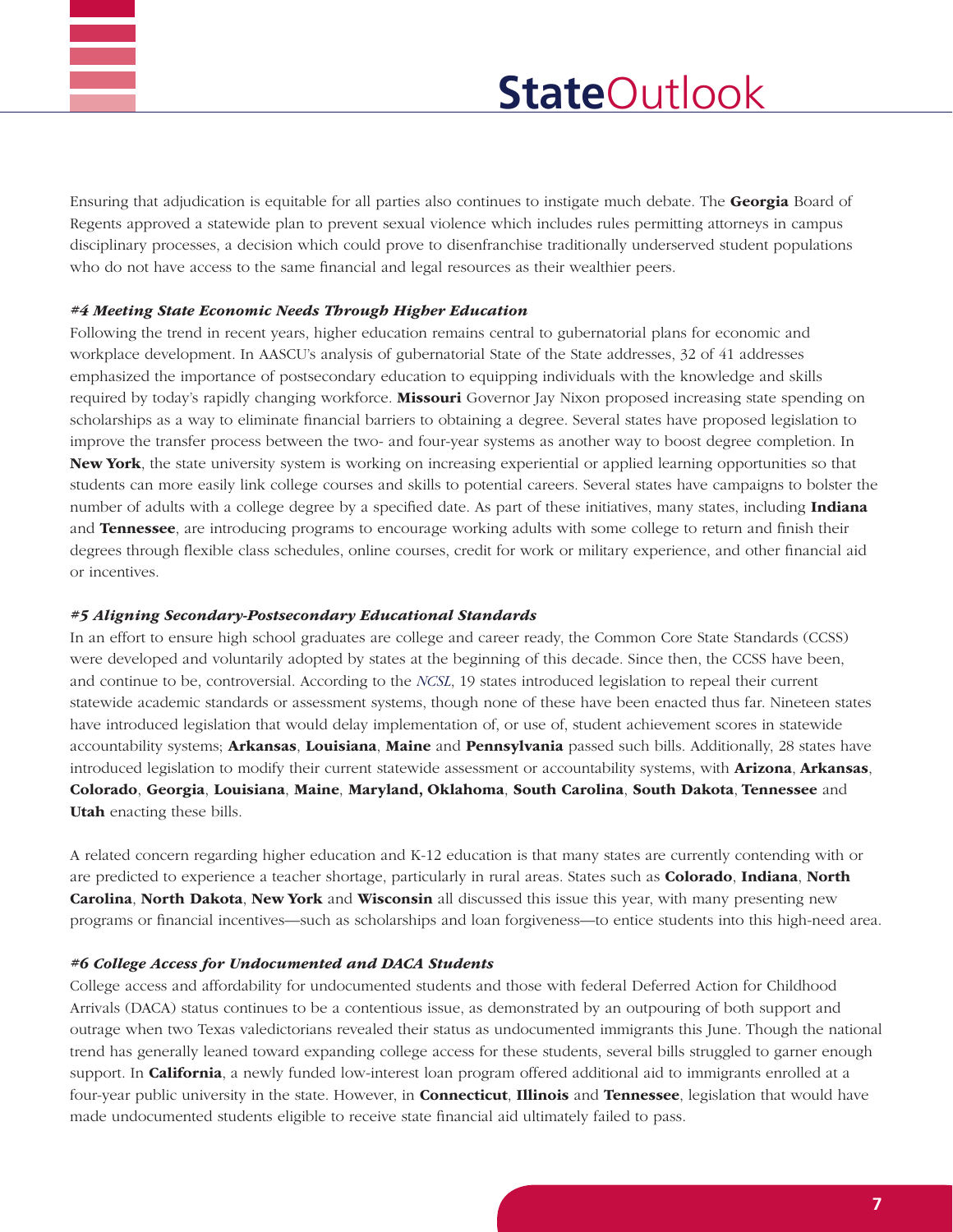

In late June, the U.S. Supreme Court deadlocked 4-4 on a decision regarding President Obama's 2014 Deferred Action for Parents of Americans (DAPA) program, which would have deferred deportation and granted work permits to four million undocumented immigrants. Texas and 25 other states had challenged this measure, and the Supreme Court's indecision upholds a lower court decision. While the decision does not technically affect the 2012 DACA program, legal experts say there is little to prevent these states from applying the same legal claims to DACA and blocking this program as well. Depending on the political climate leading up to and following the November election, additional judicial actions may end up affecting the intersection of immigration and higher education.

#### *#7 Guns on Campus*

Guns on campus emerged as one of the most visible and contentious higher education policy issues in 2016, with at least 15 states considering legislation on this issue. According to the *[NCSL](http://www.ncsl.org/research/education/guns-on-campus-overview.aspx)*, 18 states ban carrying a concealed weapon on a college campus and 23 states give the decision whether to allow guns on campus to each college or university individually. Although only eight states have provisions allowing the carrying of concealed weapons on campus—with Texas' bill, the most recent, having gone into effect in August—the trend in recent years has been to force public colleges and universities to allow individuals with concealed weapons permits to carry their weapons on campus. Georgia nearly became the ninth state to prevent colleges from stopping individuals from bringing guns on campus, but this bill was ultimately vetoed by the governor. However, Georgia did pass legislation, called "Campus Carry Lite," that allows students 18 and older to carry Tasers on campus. Tennessee passed a law that allows faculty and staff with concealed carry permits to bring their weapon onto public college campuses, provided they notify local law enforcement. Much less common are states where lawmakers consider restricting access to guns on campus; this year, only **Maryland** considered such a bill, and it failed to pass.

#### *#8 College Access and Success for Veterans*

States have taken a backseat to federal policy with regards to military and veteran student populations. The federal Veterans Access, Choice, and Accountability Act, which went into effect January 1, 2016, required states to extend instate tuition to recent veterans, regardless of residency status, in order to participate in the GI Bill. Beyond this, some states, like Florida, examined and expanded their practices for awarding postsecondary credits for experiential work done by military and veterans. Others, like **Maryland** and **Arizona**, passed legislation aimed at ensuring military and veteran student success in higher education institutions. Additionally, **Missouri** passed a law preventing public colleges and universities from charging veterans more than \$50 per credit hour before federal and state aid is applied, a change which allows veterans to apply excess aid to non-tuition expenses. However, budget challenges in **Wyoming** have led to conversations on changing the state's benefits for veterans. Wyoming's governor recented said that the state provision allowing veterans, their spouses and dependents to have free tuition for up to 10 semesters at the University of Wyoming and state community colleges will continue for the fall semester.

#### *#9 Free Community College*

State plans for free community college have rapidly grown in popularity in recent years as community colleges are seen as an affordable way to meet rapidly changing economic and workforce needs. At least 16 states considered free community college proposals this year. Only Kentucky passed legislation and it joins Tennessee, Oregon and Minnesota as the four states that have enacted free community college plans. Kentucky's Work Ready Kentucky Scholarship